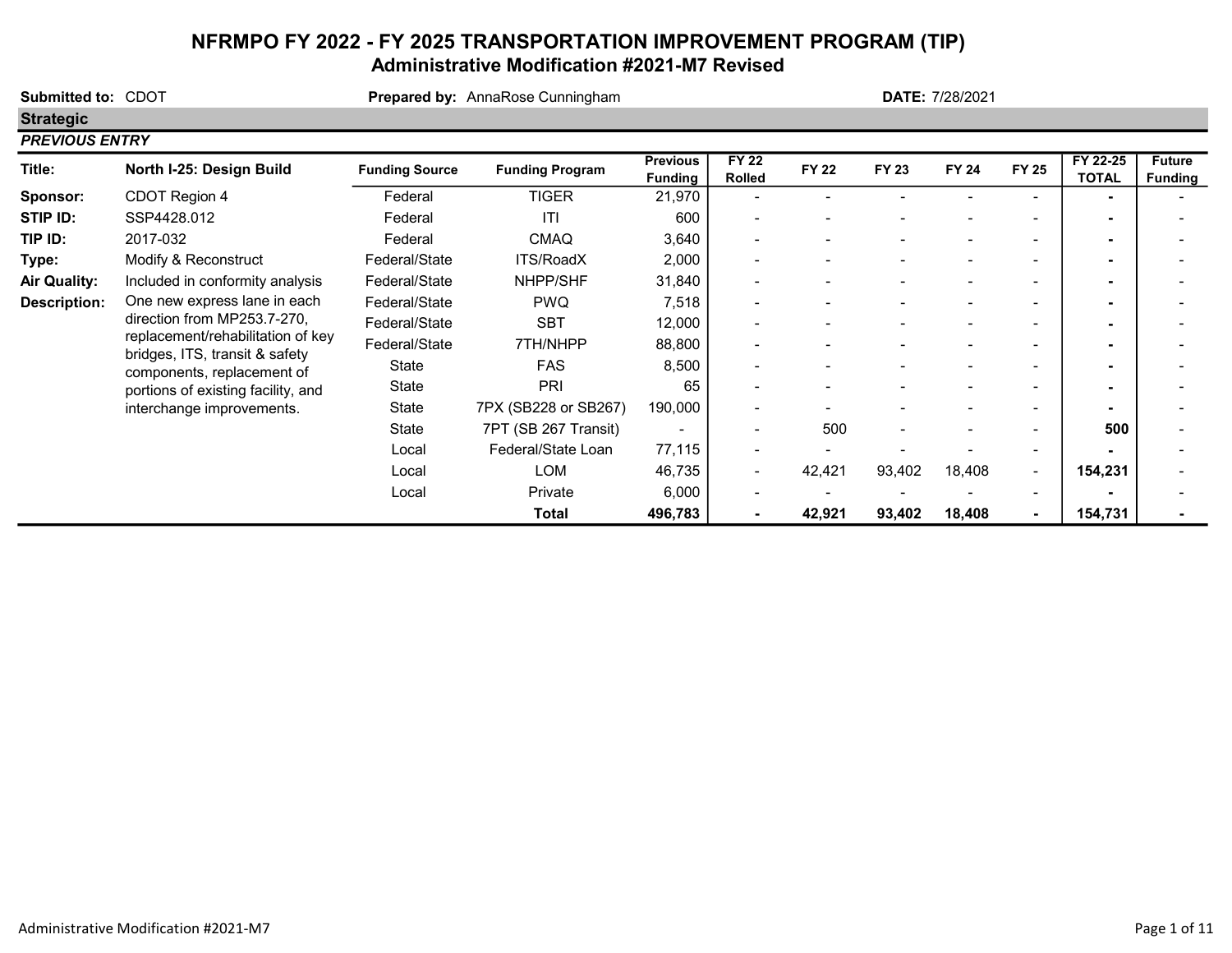### REVISED ENTRY

| Title:              | <b>North I-25: Design Build</b>                                                                                                            | <b>Funding Source</b> | <b>Funding Program</b>    | <b>Previous</b><br><b>Funding</b> | <b>FY 22</b><br><b>Rolled</b> | <b>FY 22</b> | <b>FY 23</b> | <b>FY 24</b> | <b>FY 25</b> | FY 22-25<br><b>TOTAL</b> | <b>Future</b><br><b>Funding</b> |
|---------------------|--------------------------------------------------------------------------------------------------------------------------------------------|-----------------------|---------------------------|-----------------------------------|-------------------------------|--------------|--------------|--------------|--------------|--------------------------|---------------------------------|
| <b>Sponsor:</b>     | <b>CDOT Region 4</b>                                                                                                                       | Federal               | <b>TIGER</b>              | 21,970                            |                               |              |              |              |              |                          |                                 |
| <b>STIP ID:</b>     | SSP4428.012                                                                                                                                | Federal               | <b>ITI</b>                | 600                               |                               |              |              |              |              |                          |                                 |
| TIP ID:             | 2017-032                                                                                                                                   | Federal               | <b>CMAQ</b>               | 3,640                             | $\overline{\phantom{a}}$      |              |              |              | ÷            |                          |                                 |
| Type:               | <b>Modify &amp; Reconstruct</b>                                                                                                            | <b>Federal/State</b>  | <b>ITS/RoadX</b>          | 2,000                             |                               |              |              |              | ۰            |                          |                                 |
| <b>Air Quality:</b> | Included in conformity analysis                                                                                                            | <b>Federal/State</b>  | <b>NHPP/SHF</b>           | 31,840                            |                               |              |              |              | ۰            |                          |                                 |
| <b>Description:</b> | One new express lane in each                                                                                                               | <b>Federal/State</b>  | <b>PWQ</b>                | 7,347                             |                               |              |              |              | ۰            |                          |                                 |
|                     | direction from MP253.7-270,                                                                                                                | <b>Federal/State</b>  | <b>SBT</b>                | 12,000                            | $\sim$                        |              |              |              | ٠            |                          |                                 |
|                     | replacement/rehabilitation of key                                                                                                          | <b>Federal/State</b>  | 7TH/NHPP                  | 88,800                            |                               |              |              |              | ۰            |                          |                                 |
|                     | bridges, ITS, transit & safety<br>components, replacement of                                                                               | <b>State</b>          | <b>FAS</b>                | 8,500                             |                               |              |              |              | ۰            |                          |                                 |
|                     | portions of existing facility, and                                                                                                         | <b>State</b>          | PRI                       | 65                                |                               |              |              |              | ÷            |                          |                                 |
|                     | interchange improvements.                                                                                                                  | <b>State</b>          | 7PX (SB228 or SB267)      | 190,000                           | $\overline{\phantom{a}}$      |              |              |              | ۰            |                          |                                 |
|                     |                                                                                                                                            | <b>State</b>          | 7PT (SB 267 Transit)      |                                   |                               | 500          |              |              | ÷            | 500                      |                                 |
|                     |                                                                                                                                            | Local                 | <b>Federal/State Loan</b> | 77,115                            |                               |              |              |              | ÷            |                          |                                 |
|                     |                                                                                                                                            | Local                 | <b>LOM</b>                | 46,735                            | $\blacksquare$                | 42,421       | 93,402       | 18,408       | ÷.           | 154,231                  |                                 |
|                     |                                                                                                                                            | Local                 | <b>Private</b>            | 6,000                             |                               |              |              |              |              |                          |                                 |
|                     |                                                                                                                                            |                       | <b>Total</b>              | 496,612                           |                               | 42,921       | 93,402       | 18,408       |              | 154,731                  |                                 |
| <b>Revision:</b>    | Correcting FY2020-2023 TIP #2021-M6.2: shift \$171K (\$137K Federal/\$34K State) PWQ in Previous Funding from SSP4428.012 to SSP4428.0147. |                       |                           |                                   |                               |              |              |              |              |                          |                                 |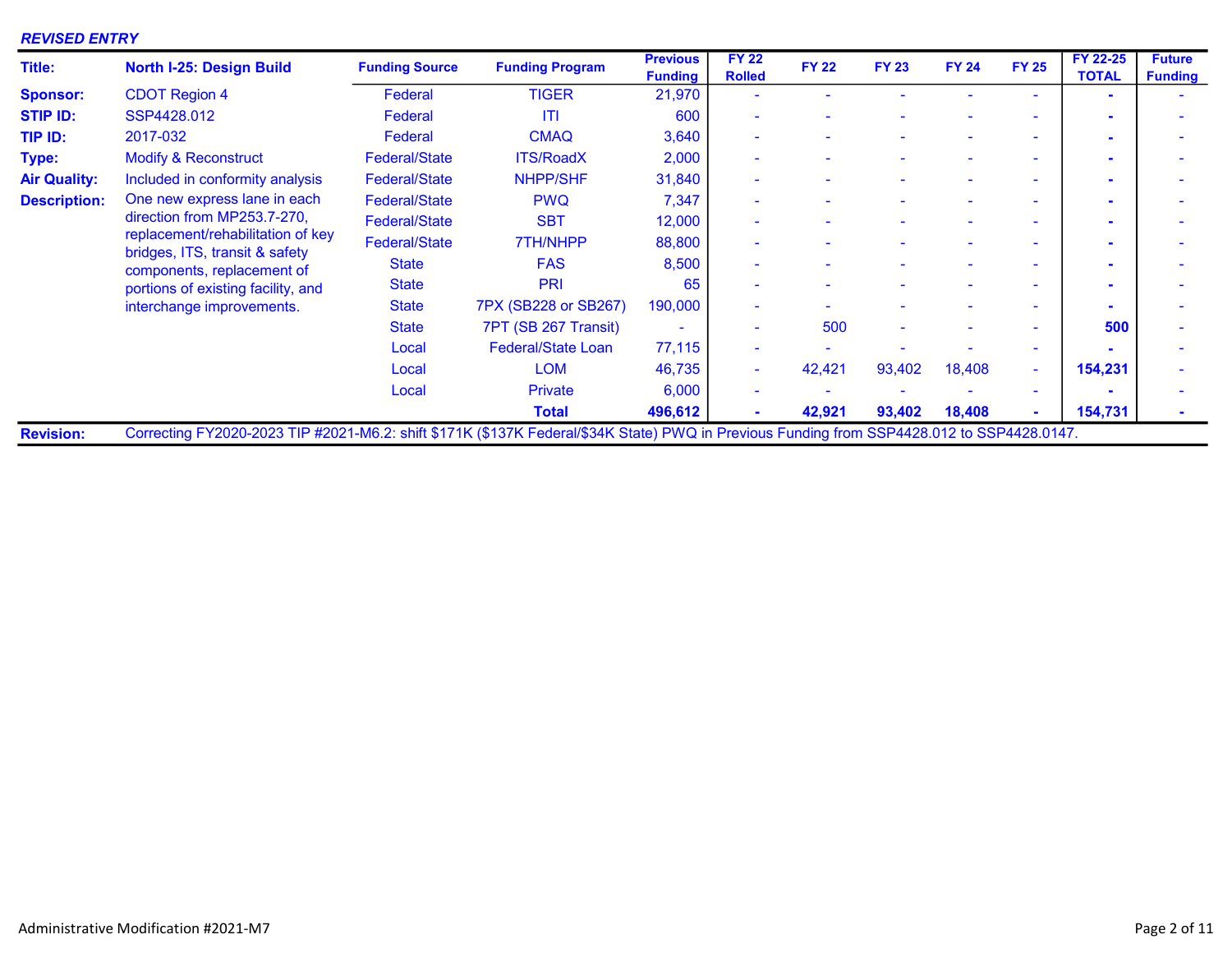| <b>PREVIOUS ENTRY</b> |                                                              |                       |                        |                                   |                                     |              |              |              |                |                          |                                 |
|-----------------------|--------------------------------------------------------------|-----------------------|------------------------|-----------------------------------|-------------------------------------|--------------|--------------|--------------|----------------|--------------------------|---------------------------------|
| Title:                | North-I-25: WCR38 to SH402                                   | <b>Funding Source</b> | <b>Funding Program</b> | <b>Previous</b><br><b>Funding</b> | $\overline{FY}$ 22<br><b>Rolled</b> | <b>FY 22</b> | <b>FY 23</b> | <b>FY 24</b> | <b>FY 25</b>   | FY 22-25<br><b>TOTAL</b> | <b>Future</b><br><b>Funding</b> |
|                       | MP 247-255.23                                                | Federal               | <b>BUILD</b>           | 20,000                            |                                     |              |              |              |                |                          |                                 |
| STIP ID:              | SSP4428.014                                                  | Federal               | STP-Metro              | 2,000                             |                                     |              |              |              |                |                          |                                 |
| TIP ID:               | 2019-014                                                     | Federal               | <b>PAN</b>             | 6,500                             |                                     |              |              |              |                |                          |                                 |
| Type:                 | Modify & Reconstruct                                         | Federal/State         | <b>PWQ</b>             | 1,235                             |                                     |              |              |              |                |                          |                                 |
| Sponsor:              | CDOT Region 4                                                | State                 | 7PX (SB 228/267)       | 191,324                           |                                     |              |              |              |                |                          |                                 |
| <b>Air Quality:</b>   | Included in conformity analysis                              | <b>State</b>          | <b>ITM</b>             | 1,300                             |                                     |              |              |              |                |                          |                                 |
| <b>Description:</b>   | One new express lane in each                                 | State                 | SB1 (HUTF)             | 39,000                            |                                     |              |              |              | $\blacksquare$ |                          |                                 |
|                       | direction from SH56 to SH402.                                | State                 | <b>FASTER Safety</b>   | 5,000                             | $\blacksquare$                      | 5,000        | 10,000       |              | Ξ.             | 15,000                   |                                 |
|                       | Replacement/rehabilitation of key                            | State                 | 7PT (SB 267 Transit)   | 4,300                             | $\overline{a}$                      | 1,000        |              |              |                | 1,000                    |                                 |
|                       | bridges, ITS, transit & safety<br>components, replacement of | State                 | SBT (SB 228 Transit)   | 700                               |                                     |              |              |              |                |                          |                                 |
|                       | portions of existing facility, and                           | Local                 |                        | 2,000                             |                                     |              |              |              |                |                          |                                 |
|                       | interchange improvements.                                    | Local                 | Private                | 3,498                             |                                     |              |              |              | $\blacksquare$ |                          |                                 |
|                       |                                                              |                       | <b>Total</b>           | 276,857                           |                                     | 6,000        | 10,000       |              |                | 16,000                   |                                 |
| <b>REVISED ENTRY</b>  |                                                              |                       |                        |                                   |                                     |              |              |              |                |                          |                                 |
| <b>Title:</b>         | North-I-25: WCR38 to SH402                                   | <b>Funding Source</b> | <b>Funding Program</b> | <b>Previous</b><br><b>Funding</b> | <b>FY 22</b><br><b>Rolled</b>       | <b>FY 22</b> | <b>FY 23</b> | <b>FY 24</b> | <b>FY 25</b>   | FY 22-25<br><b>TOTAL</b> | <b>Future</b><br><b>Funding</b> |
|                       | MP 247-255.23                                                | Federal               | <b>BUILD</b>           | 20,000                            |                                     |              |              |              |                |                          |                                 |
| <b>STIP ID:</b>       | SSP4428.014                                                  | <b>Federal</b>        | <b>STP-Metro</b>       | 2,000                             |                                     |              |              |              |                |                          |                                 |
| TIP ID:               | 2019-014                                                     | Federal               | <b>PAN</b>             |                                   | 6,500                               |              |              |              | ÷.             | 6,500                    |                                 |
| Type:                 | <b>Modify &amp; Reconstruct</b>                              | <b>Federal/State</b>  | <b>PWQ</b>             | 1,406                             |                                     |              |              |              | ٠              |                          |                                 |
| <b>Sponsor:</b>       | <b>CDOT Region 4</b>                                         | <b>State</b>          | 7PX (SB 228/267)       | 191,080                           | 244                                 | 210          |              |              |                | 454                      |                                 |
| <b>Air Quality:</b>   | Included in conformity analysis                              | <b>State</b>          | <b>ITM</b>             | 1,300                             |                                     |              |              |              | ۰              |                          |                                 |
| <b>Description:</b>   | One new express lane in each                                 | <b>State</b>          | SB1 (HUTF)             | 39,000                            |                                     |              |              |              |                |                          |                                 |
|                       | direction from SH56 to SH402.                                | <b>State</b>          | <b>FASTER Safety</b>   | 5,000                             | $\blacksquare$                      | 4,719        | 10,281       |              | ÷,             | 15,000                   |                                 |
|                       | Replacement/rehabilitation of key                            | <b>State</b>          | 7PT (SB 267 Transit)   | 4,300                             | ÷,                                  | 1,000        |              |              | ÷              | 1,000                    |                                 |
|                       | bridges, ITS, transit & safety<br>components, replacement of | <b>State</b>          | SBT (SB 228 Transit)   | 700                               |                                     |              |              |              | ÷.             |                          |                                 |
|                       | portions of existing facility, and                           | Local                 |                        | 500                               | 1,500                               |              |              |              |                | 1,500                    |                                 |
|                       | interchange improvements.                                    | Local                 | <b>Private</b>         |                                   | 3,498                               |              |              |              |                | 3,498                    |                                 |
|                       |                                                              |                       | <b>Total</b>           | 265,286                           | 11,742                              | 5,929        | 10,281       |              |                | 27,952                   |                                 |

Revision: \$210K in FY22 from project closeout of SR46600.081 in FY2019-2022 TIP. Roll forward \$6,500K PAN, \$244K 7PX, \$1,500K Local, and \$3,498K Private from FY2020- 2023 TIP to FY2022 Rolled. Shift \$281K FASTER Safety from FY22 to FY23.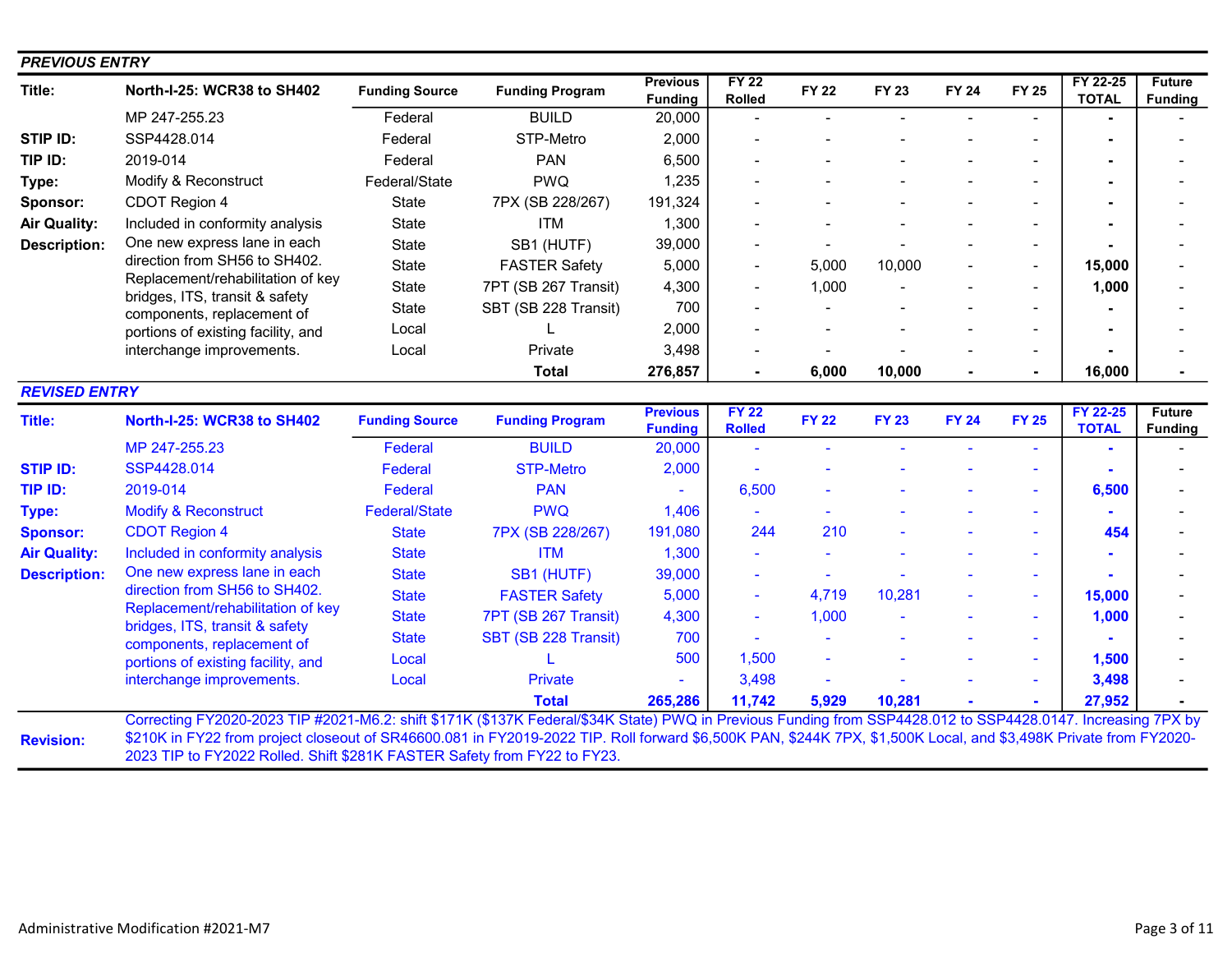| <b>Surface Treatment</b> |                                                                                                                        |                                                                 |                                                    |                                   |                               |                      |              |              |              |                          |                                 |
|--------------------------|------------------------------------------------------------------------------------------------------------------------|-----------------------------------------------------------------|----------------------------------------------------|-----------------------------------|-------------------------------|----------------------|--------------|--------------|--------------|--------------------------|---------------------------------|
| <b>PREVIOUS ENTRY</b>    |                                                                                                                        |                                                                 |                                                    |                                   |                               |                      |              |              |              |                          |                                 |
| Title:                   | <b>Region 4 Surface Treatment</b>                                                                                      | <b>Funding Source</b>                                           | <b>Funding Program</b>                             | <b>Previous</b><br><b>Funding</b> | <b>FY 22</b><br><b>Rolled</b> | <b>FY 22</b>         | FY 23        | <b>FY 24</b> | <b>FY 25</b> | FY 22-25<br><b>TOTAL</b> | <b>Future</b><br><b>Funding</b> |
| Sponsor:                 | CDOT Region 4                                                                                                          | Federal                                                         | STBG/NHPP                                          | 25,302                            | $\blacksquare$                | 8,757                | 8,757        | 8,757        | 8,757        | 35,028                   |                                 |
| STIP ID:                 | SR45218                                                                                                                | <b>State</b>                                                    | <b>SHF</b>                                         | 3,952                             |                               | 1,668                | 1,668        | 1,668        | 1,668        | 6,672                    |                                 |
| TIP ID:                  | $P-13$                                                                                                                 | <b>State</b>                                                    | SB <sub>1</sub>                                    |                                   |                               |                      |              |              |              |                          |                                 |
| Type:                    | <b>Surface Treatment</b>                                                                                               | Local                                                           |                                                    |                                   |                               |                      |              |              |              |                          |                                 |
| <b>Air Quality:</b>      | Exempt from conformity analysis                                                                                        | Local                                                           | <b>LOM</b>                                         |                                   |                               |                      |              |              |              |                          |                                 |
|                          |                                                                                                                        |                                                                 | <b>Total</b>                                       | 29,254                            |                               | 10,425               | 10,425       | 10,425       | 10,425       | 41,700                   |                                 |
| <b>Description:</b>      | Summary of CDOT Region 4 Surface Treatment Pool in the North Front Range region. Includes the following pool projects: |                                                                 |                                                    |                                   |                               |                      |              |              |              |                          |                                 |
|                          | <b>STIP ID</b>                                                                                                         | <b>Title</b>                                                    |                                                    |                                   |                               | <b>Sponsor</b>       |              |              |              |                          |                                 |
|                          | SR45218.211                                                                                                            | <b>SH257 Windsor Resurfacing</b>                                |                                                    |                                   |                               | CDOT Region 4        |              |              |              |                          |                                 |
|                          | SNF5788.045                                                                                                            |                                                                 | SH257 & Eastman Park Drive Intersection            |                                   |                               | CDOT Region 4        |              |              |              |                          |                                 |
|                          | SR45218.232                                                                                                            | US 85 5th to O St. Business Surface                             |                                                    |                                   |                               | CDOT Region 4        |              |              |              |                          |                                 |
|                          | SR45218.234                                                                                                            |                                                                 | SH257 Windsor Resurfacing Eastman to 34            |                                   |                               | CDOT Region 4        |              |              |              |                          |                                 |
| <b>REVISED ENTRY</b>     |                                                                                                                        |                                                                 |                                                    |                                   |                               |                      |              |              |              |                          |                                 |
| <b>Title:</b>            | <b>Region 4 Surface Treatment</b>                                                                                      | <b>Funding Source</b>                                           | <b>Funding Program</b>                             | <b>Previous</b><br><b>Funding</b> | <b>FY 22</b><br><b>Rolled</b> | <b>FY 22</b>         | <b>FY 23</b> | <b>FY 24</b> | <b>FY 25</b> | FY 22-25<br><b>TOTAL</b> | <b>Future</b><br><b>Funding</b> |
| <b>Sponsor:</b>          | <b>CDOT Region 4</b>                                                                                                   | <b>Federal</b>                                                  | <b>STBG/NHPP</b>                                   | 25,302                            | $\blacksquare$                | 8,757                | 8,757        | 8,757        | 8,757        | 35,028                   |                                 |
| <b>STIP ID:</b>          | <b>SR45218</b>                                                                                                         | <b>State</b>                                                    | <b>SHF</b>                                         | 3,952                             |                               | 2,075                | 1,668        | 1,668        | 1,668        | 7,079                    |                                 |
| TIP ID:                  | $P-13$                                                                                                                 | <b>State</b>                                                    | SB <sub>1</sub>                                    |                                   |                               |                      |              |              |              |                          |                                 |
| Type:                    | <b>Surface Treatment</b>                                                                                               | Local                                                           |                                                    |                                   |                               |                      |              |              |              |                          |                                 |
| <b>Air Quality:</b>      | <b>Exempt from conformity analysis</b>                                                                                 | Local                                                           | <b>LOM</b>                                         |                                   |                               |                      |              |              |              |                          |                                 |
|                          |                                                                                                                        |                                                                 | <b>Total</b>                                       | 29,254                            |                               | 10,832               | 10,425       | 10,425       | 10,425       | 42,107                   |                                 |
| <b>Description:</b>      | Summary of CDOT Region 4 Surface Treatment Pool in the North Front Range region. Includes the following pool projects: |                                                                 |                                                    |                                   |                               |                      |              |              |              |                          |                                 |
|                          | <b>STIP ID</b>                                                                                                         | <b>Title</b>                                                    |                                                    |                                   |                               | <b>Sponsor</b>       |              |              |              |                          |                                 |
|                          | SR45218.211                                                                                                            | <b>SH257 Windsor Resurfacing</b>                                |                                                    |                                   |                               | <b>CDOT Region 4</b> |              |              |              |                          |                                 |
|                          | SNF5788.045                                                                                                            |                                                                 | <b>SH257 &amp; Eastman Park Drive Intersection</b> |                                   |                               | <b>CDOT Region 4</b> |              |              |              |                          |                                 |
|                          | SR45218.232                                                                                                            | US 85 5th to O St. Business Surface                             |                                                    |                                   |                               | <b>CDOT Region 4</b> |              |              |              |                          |                                 |
|                          | SR45218.234                                                                                                            | <b>CDOT Region 4</b><br>SH257 Windsor Resurfacing Eastman to 34 |                                                    |                                   |                               |                      |              |              |              |                          |                                 |
| <b>Revision:</b>         | Increasing SHF State pool funding by \$407K in FY22.                                                                   |                                                                 |                                                    |                                   |                               |                      |              |              |              |                          |                                 |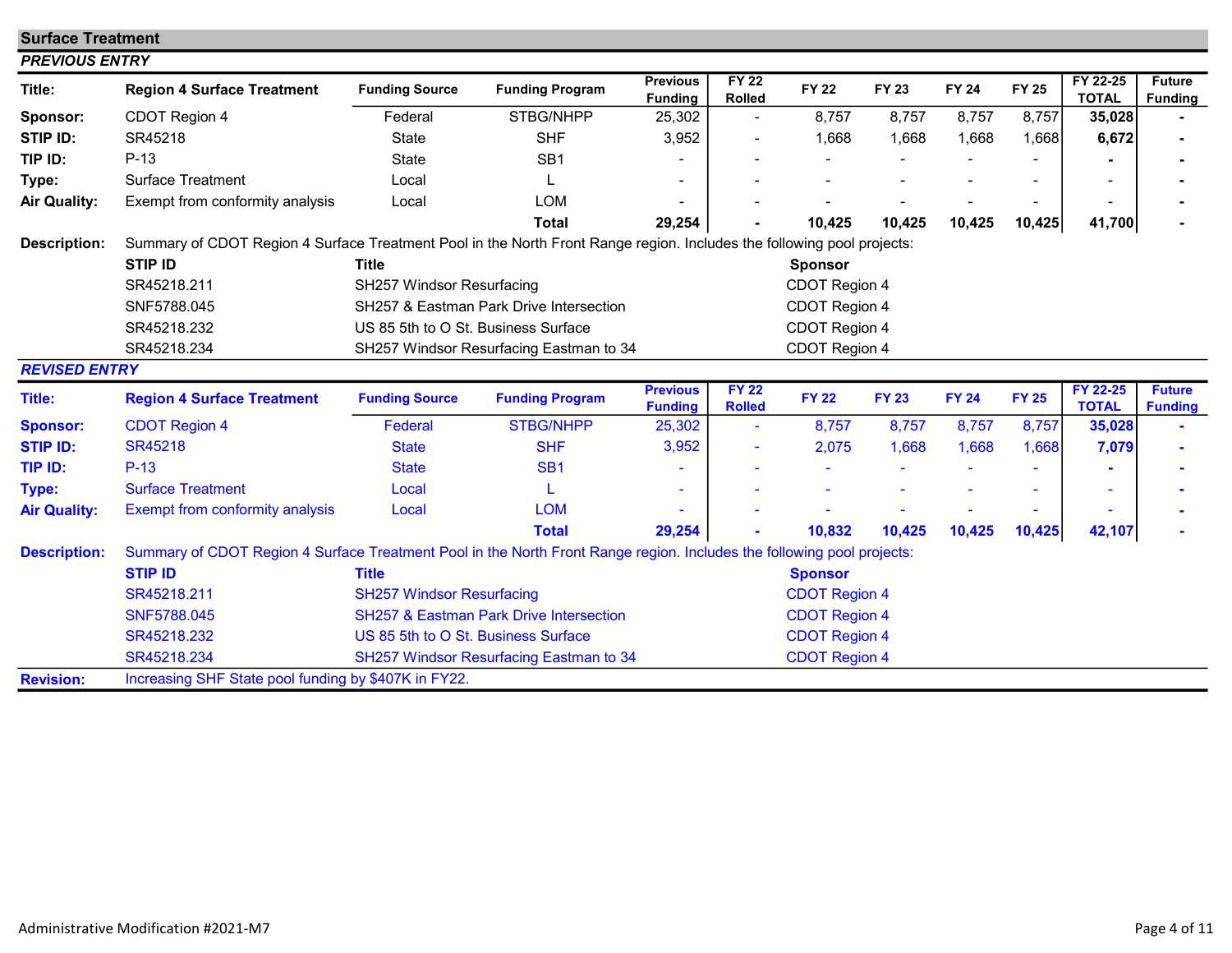|                       | <b>CDOT Region 4 Transportation Alternatives (TA)</b>                                                                                                   |                             |                                            |                                   |                               |                       |              |                |              |                          |                                 |
|-----------------------|---------------------------------------------------------------------------------------------------------------------------------------------------------|-----------------------------|--------------------------------------------|-----------------------------------|-------------------------------|-----------------------|--------------|----------------|--------------|--------------------------|---------------------------------|
| <b>PREVIOUS ENTRY</b> |                                                                                                                                                         |                             |                                            |                                   |                               |                       |              |                |              |                          |                                 |
| Title:                | <b>Region 4 Transportation</b><br><b>Alternatives Program Pool</b>                                                                                      | <b>Funding Source</b>       | <b>Funding Program</b>                     | <b>Previous</b><br><b>Funding</b> | <b>FY 22</b><br><b>Rolled</b> | <b>FY 22</b>          | <b>FY 23</b> | <b>FY 24</b>   | <b>FY 25</b> | FY 22-25<br><b>TOTAL</b> | <b>Future</b><br><b>Funding</b> |
| Sponsor:              | CDOT Region 4                                                                                                                                           | Federal                     | <b>TAP</b>                                 | 3,595                             | $\overline{\phantom{a}}$      | 800                   | 1,575        | 573            | 575          | 3,523                    |                                 |
| <b>STIP ID:</b>       | SR47020                                                                                                                                                 | Local                       |                                            | 2,287                             |                               | 200                   | 394          |                |              | 594                      |                                 |
| TIP ID:               | $P-14$                                                                                                                                                  | Local                       | <b>LOM</b>                                 | 546                               |                               |                       | 2,260        | $\blacksquare$ | ٠.           | 2,260                    |                                 |
| Type:                 | <b>Bike/Ped Facility</b>                                                                                                                                |                             | <b>Total</b>                               | 6,428                             |                               | 1,000                 | 4,229        | 573            | 575          | 6,377                    |                                 |
| <b>Air Quality:</b>   | Exempt from conformity analysis                                                                                                                         |                             |                                            |                                   |                               |                       |              |                |              |                          |                                 |
| <b>Description:</b>   | Summary of CDOT Region 4 Transportation Alternatives Program in the North Front Range region. Includes the following pool projects:                     |                             |                                            |                                   |                               |                       |              |                |              |                          |                                 |
|                       | <b>STIP ID</b>                                                                                                                                          | <b>Title</b>                |                                            |                                   |                               | <b>Sponsor</b>        |              |                |              |                          |                                 |
|                       | SR47020.026                                                                                                                                             |                             | Power Trail Grade Separation at Harmony Rd |                                   |                               | <b>Fort Collins</b>   |              |                |              |                          |                                 |
|                       | SR47020.028                                                                                                                                             | Namaqua Ave Trail Underpass |                                            |                                   |                               | Loveland              |              |                |              |                          |                                 |
|                       | SR47020.042                                                                                                                                             |                             | Non-Motorized sidewalk at 57th St/US287    |                                   |                               | Larimer County        |              |                |              |                          |                                 |
| <b>REVISED ENTRY</b>  |                                                                                                                                                         |                             |                                            |                                   |                               |                       |              |                |              |                          |                                 |
| <b>Title:</b>         | <b>Region 4 Transportation</b><br><b>Alternatives Program Pool</b>                                                                                      | <b>Funding Source</b>       | <b>Funding Program</b>                     | <b>Previous</b><br><b>Funding</b> | <b>FY 22</b><br><b>Rolled</b> | <b>FY 22</b>          | <b>FY 23</b> | <b>FY 24</b>   | <b>FY 25</b> | FY 22-25<br><b>TOTAL</b> | <b>Future</b><br><b>Funding</b> |
| <b>Sponsor:</b>       | <b>CDOT Region 4</b>                                                                                                                                    | Federal                     | <b>TAP</b>                                 | 2,995                             | 600                           | 900                   | 1,475        | 573            | 575          | 4,123                    |                                 |
| <b>STIP ID:</b>       | <b>SR47020</b>                                                                                                                                          | Local                       |                                            | 2,137                             | 150                           | 224                   | 370          |                |              | 744                      |                                 |
| TIP ID:               | $P-14$                                                                                                                                                  | Local                       | <b>LOM</b>                                 | $\Omega$                          | 546                           | ٠                     | 2,260        | ۰              |              | 2,806                    |                                 |
| Type:                 | <b>Bike/Ped Facility</b>                                                                                                                                |                             | <b>Total</b>                               | 5,132                             | 1,296                         | 1,124                 | 4,105        | 573            | 575          | 7,673                    |                                 |
| <b>Air Quality:</b>   | Exempt from conformity analysis                                                                                                                         |                             |                                            |                                   |                               |                       |              |                |              |                          |                                 |
| <b>Description:</b>   | Summary of CDOT Region 4 Transportation Alternatives Program in the North Front Range region. Includes the following pool projects:                     |                             |                                            |                                   |                               |                       |              |                |              |                          |                                 |
|                       | <b>STIP ID</b>                                                                                                                                          | <b>Title</b>                |                                            |                                   |                               | <b>Sponsor</b>        |              |                |              |                          |                                 |
|                       | SR47020.026                                                                                                                                             |                             | Power Trail Grade Separation at Harmony Rd |                                   |                               | <b>Fort Collins</b>   |              |                |              |                          |                                 |
|                       | SR47020.028                                                                                                                                             | Namaqua Ave Trail Underpass |                                            |                                   |                               | Loveland              |              |                |              |                          |                                 |
|                       | SR47020.042                                                                                                                                             |                             | Non-Motorized sidewalk at 57th St/US287    |                                   |                               | <b>Larimer County</b> |              |                |              |                          |                                 |
| <b>Revision:</b>      | Roll forward \$600K Federal /\$150K Local/\$546K Local Overmatch from FY2020-2023 TIP. Advancing \$124K (\$100K Federal/\$24K Local) from FY23 to FY22. |                             |                                            |                                   |                               |                       |              |                |              |                          |                                 |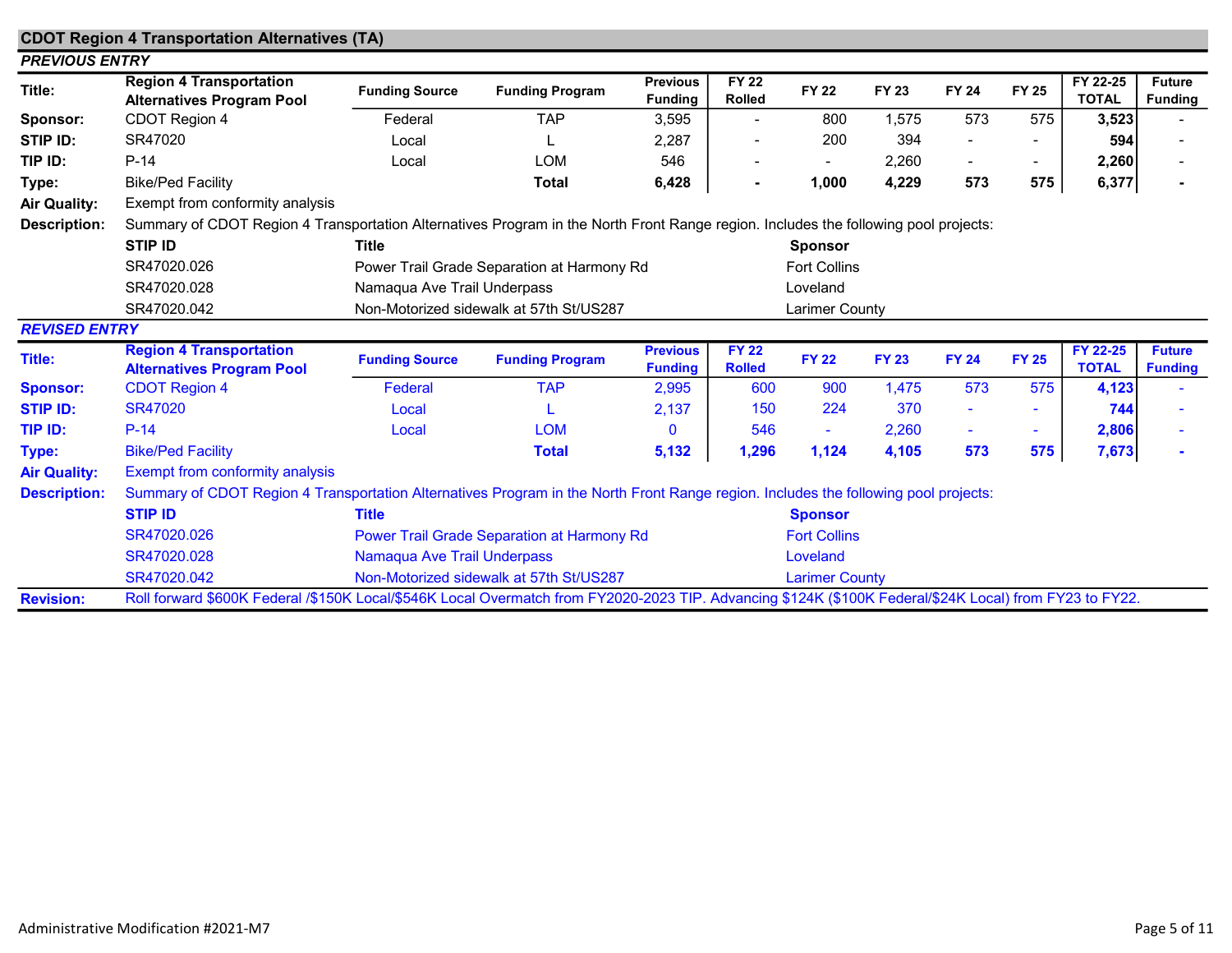|                                         | <b>Congestion Mitigation &amp; Air Quality (CMAQ)</b>                                                                   |                       |                        |                                   |                               |              |                       |              |                          |                          |                                 |
|-----------------------------------------|-------------------------------------------------------------------------------------------------------------------------|-----------------------|------------------------|-----------------------------------|-------------------------------|--------------|-----------------------|--------------|--------------------------|--------------------------|---------------------------------|
| <b>PREVIOUS ENTRY</b>                   |                                                                                                                         |                       |                        |                                   |                               |              |                       |              |                          |                          |                                 |
| Title:                                  | <b>GET CNG Bus Replacement /</b><br><b>Bus Expansion</b>                                                                | <b>Funding Source</b> | <b>Funding Program</b> | <b>Previous</b><br><b>Funding</b> | <b>FY 22</b><br><b>Rolled</b> | <b>FY 22</b> | <b>FY 23</b>          | <b>FY 24</b> | <b>FY 25</b>             | FY 22-25<br><b>TOTAL</b> | <b>Future</b><br><b>Funding</b> |
| <b>Sponsor:</b>                         | Greeley-Evans                                                                                                           | Federal               | <b>CMAQ</b>            | 5,272                             |                               |              |                       |              |                          |                          |                                 |
| STIP ID:                                | SST7007.010                                                                                                             | Local                 |                        | 629                               | -                             |              |                       |              | $\overline{\phantom{a}}$ |                          |                                 |
| TIP ID:                                 | 2016-004                                                                                                                |                       | <b>Total</b>           | 5,901                             | $\blacksquare$                |              |                       |              | $\blacksquare$           | $\pmb{0}$                |                                 |
| Type:                                   | Rolling Stock Replacement and Fleet Expansion                                                                           |                       |                        |                                   |                               |              |                       |              |                          |                          |                                 |
| Air Quality:                            | Exempt from conformity analysis                                                                                         |                       |                        |                                   |                               |              |                       |              |                          |                          |                                 |
| <b>Description:</b>                     | Replacement of 30 foot body on chassis diesel fixed route buses and purchase of one (1) 40' bus for the Poudre Express. |                       |                        |                                   |                               |              |                       |              |                          |                          |                                 |
| <b>REVISED ENTRY</b>                    |                                                                                                                         |                       |                        |                                   |                               |              |                       |              |                          |                          |                                 |
| Title:                                  | <b>GET CNG Bus Replacement /</b><br><b>Bus Expansion</b>                                                                | <b>Funding Source</b> | <b>Funding Program</b> | <b>Previous</b><br><b>Funding</b> | <b>FY 22</b><br><b>Rolled</b> | <b>FY 22</b> | <b>FY 23</b>          | <b>FY 24</b> | <b>FY 25</b>             | FY 22-25<br><b>TOTAL</b> | <b>Future</b><br><b>Funding</b> |
| <b>Sponsor:</b>                         | <b>Greeley-Evans</b>                                                                                                    | Federal               | <b>CMAQ</b>            | 4,626                             | 646                           |              |                       |              |                          | 646                      |                                 |
| <b>STIP ID:</b>                         | SST7007.010                                                                                                             | Local                 |                        | 629                               | ٠                             |              | $\tilde{\phantom{a}}$ |              | $\sim$                   |                          |                                 |
| TIP ID:                                 | 2016-004                                                                                                                |                       | <b>Total</b>           | 5,255                             | 646                           | $\sim$       |                       |              |                          | 646                      |                                 |
|                                         |                                                                                                                         |                       |                        |                                   |                               |              |                       |              |                          |                          |                                 |
| Type:                                   | <b>Rolling Stock Replacement and Fleet Expansion</b>                                                                    |                       |                        |                                   |                               |              |                       |              |                          |                          |                                 |
| <b>Air Quality:</b>                     | Exempt from conformity analysis                                                                                         |                       |                        |                                   |                               |              |                       |              |                          |                          |                                 |
|                                         | Replacement of 30 foot body on chassis diesel fixed route buses and purchase of one (1) 40' bus for the Poudre Express. |                       |                        |                                   |                               |              |                       |              |                          |                          |                                 |
| <b>Description:</b><br><b>Revision:</b> | Rolling project into current TIP from FY2020-2023 TIP by rolling \$646K Federal funding from FY21 to FY22 Rolled.       |                       |                        |                                   |                               |              |                       |              |                          |                          |                                 |

| <b>PREVIOUS ENTRY</b> |                                                                                                                       |                       |                        |                                   |                               |              |              |              |              |                          |                                 |
|-----------------------|-----------------------------------------------------------------------------------------------------------------------|-----------------------|------------------------|-----------------------------------|-------------------------------|--------------|--------------|--------------|--------------|--------------------------|---------------------------------|
| Title:                | Transfort CNG Buses                                                                                                   | <b>Funding Source</b> | <b>Funding Program</b> | <b>Previous</b><br><b>Funding</b> | <b>FY 22</b><br><b>Rolled</b> | <b>FY 22</b> | <b>FY 23</b> | <b>FY 24</b> | <b>FY 25</b> | FY 22-25<br><b>TOTAL</b> | <b>Future</b><br><b>Funding</b> |
| Sponsor:              | <b>Fort Collins</b>                                                                                                   | Federal               | <b>CMAQ</b>            | ,900                              |                               |              |              |              | -            |                          |                                 |
| STIP ID:              | SST7007.015, SST7077.017                                                                                              | State                 | <b>MMOF</b>            | 908                               | $\overline{\phantom{0}}$      |              |              |              | -            |                          |                                 |
| TIP ID:               | 2020-01                                                                                                               | Local                 |                        | 197                               |                               |              |              |              |              |                          |                                 |
| Type:                 | Transit                                                                                                               | Local                 | LOM                    | 59                                | $\overline{\phantom{a}}$      |              |              |              |              |                          |                                 |
| <b>Air Quality:</b>   | Exempt from conformity analysis                                                                                       |                       | Total                  | 3,064                             | . .                           |              |              |              |              |                          |                                 |
| <b>Description:</b>   | Transfort will replace 5 diesel buses, which have exceeded FTA Minimum Useful Life standards with CNG fueled Vehicles |                       |                        |                                   |                               |              |              |              |              |                          |                                 |

Description: REVISED ENTRY

| Title:              | <b>Transfort CNG Buses</b>                                                                                               | <b>Funding Source</b> | <b>Funding Program</b> | <b>Previous</b><br><b>Funding</b> | <b>FY 22</b><br><b>Rolled</b> | <b>FY 22</b> | <b>FY 23</b> | <b>FY 24</b> | <b>FY 25</b> | FY 22-25<br><b>TOTAL</b> | <b>Future</b><br><b>Funding</b> |
|---------------------|--------------------------------------------------------------------------------------------------------------------------|-----------------------|------------------------|-----------------------------------|-------------------------------|--------------|--------------|--------------|--------------|--------------------------|---------------------------------|
| <b>Sponsor:</b>     | <b>Fort Collins</b>                                                                                                      | Federal               | <b>CMAQ</b>            | 950                               | 950                           |              |              |              |              | 950                      |                                 |
| <b>STIP ID:</b>     | SST7007.015, SST7077.017                                                                                                 | <b>State</b>          | <b>MMOF</b>            | 908                               | $\sim$                        |              |              |              |              |                          |                                 |
| TIP ID:             | 2020-01                                                                                                                  | Local                 |                        | 197                               | $\overline{\phantom{a}}$      |              |              |              |              |                          |                                 |
| Type:               | <b>Transit</b>                                                                                                           | Local                 | <b>LOM</b>             | 57                                |                               |              |              |              |              |                          |                                 |
| <b>Air Quality:</b> | <b>Exempt from conformity analysis</b>                                                                                   |                       | Total                  | 2,112                             | 952                           |              |              |              |              | 952                      |                                 |
| <b>Description:</b> | Transfort will replace 5 diesel buses, which have exceeded FTA Minimum Useful Life standards with CNG fueled Vehicles    |                       |                        |                                   |                               |              |              |              |              |                          |                                 |
| <b>Revision:</b>    | Rolling project into current TIP from FY2020-2023 TIP by rolling \$950K Federal and \$2K Local from FY21 to FY22 Rolled. |                       |                        |                                   |                               |              |              |              |              |                          |                                 |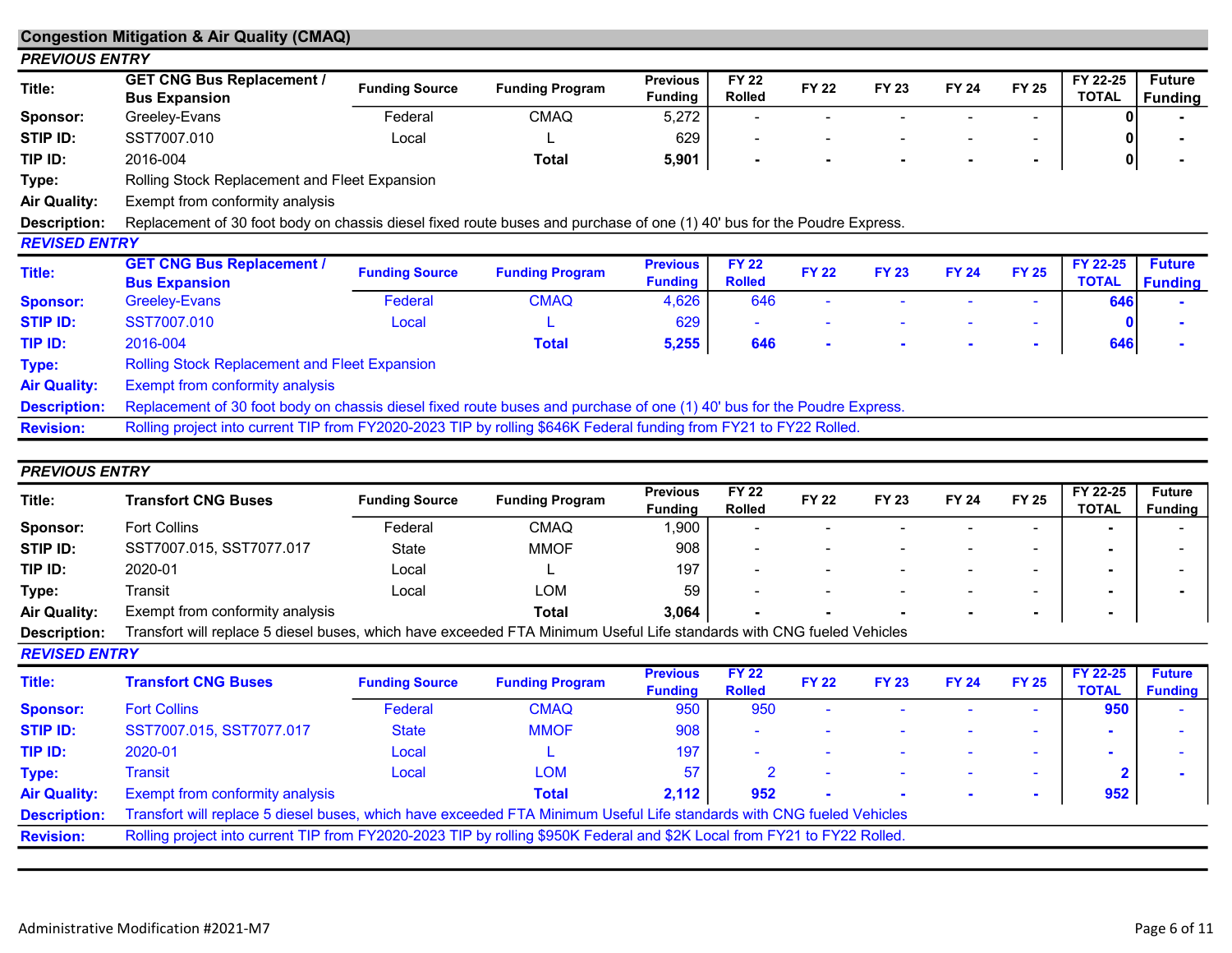#### PREVIOUS ENTRY

| Title:              | <b>GET Diesel Bus Replacement /</b><br><b>Bus Expansion</b>                                                                                                              | <b>Funding Source</b> | <b>Funding Program</b> | <b>Previous</b><br><b>Funding</b> | <b>FY 22</b><br><b>Rolled</b> | <b>FY 22</b>             | <b>FY 23</b> | <b>FY 24</b> | <b>FY 25</b> | FY 22-25<br><b>TOTAL</b> | <b>Future</b><br><b>Funding</b> |
|---------------------|--------------------------------------------------------------------------------------------------------------------------------------------------------------------------|-----------------------|------------------------|-----------------------------------|-------------------------------|--------------------------|--------------|--------------|--------------|--------------------------|---------------------------------|
| Sponsor:            | Greeley-Evans                                                                                                                                                            | Federal               | <b>CMAQ</b>            | 2,488                             |                               |                          |              |              |              |                          |                                 |
| STIP ID:            | SST7007.018                                                                                                                                                              | Local                 |                        | 315                               | $\overline{\phantom{a}}$      |                          |              |              | $\sim$       |                          |                                 |
| TIP ID:             | 2020-002                                                                                                                                                                 |                       | Total                  | 2,803                             | ٠                             |                          |              |              | ٠            | 0                        |                                 |
| Type:               | Rolling Stock Replacement and Fleet Expansion                                                                                                                            |                       |                        |                                   |                               |                          |              |              |              |                          |                                 |
| Air Quality:        | Exempt from conformity analysis                                                                                                                                          |                       |                        |                                   |                               |                          |              |              |              |                          |                                 |
| <b>Description:</b> | GET will replace 3 diesel buses, which have exceeded FTA Minimum Useful Life standards with CNG fueled vehicles, and purchase one (1) 40' bus for the Poudre<br>Express. |                       |                        |                                   |                               |                          |              |              |              |                          |                                 |
| REVISED ENTRY       |                                                                                                                                                                          |                       |                        |                                   |                               |                          |              |              |              |                          |                                 |
|                     | <b>GET Diesel Bus Replacement /</b>                                                                                                                                      |                       |                        | <b>Previous</b>                   | <b>FY 22</b>                  |                          |              |              |              | FY 22-25                 | <b>Future</b>                   |
| Title:              | <b>Bus Expansion</b>                                                                                                                                                     | <b>Funding Source</b> | <b>Funding Program</b> | <b>Funding</b>                    | <b>Rolled</b>                 | <b>FY 22</b>             | <b>FY 23</b> | <b>FY 24</b> | <b>FY 25</b> | <b>TOTAL</b>             | <b>Funding</b>                  |
| <b>Sponsor:</b>     | Greeley-Evans                                                                                                                                                            | Federal               | <b>CMAQ</b>            | ۰                                 | 2,488                         |                          |              |              |              | 2,488                    |                                 |
| STIP ID:            | SST7007.018                                                                                                                                                              | Local                 |                        | $\sim$                            | 315                           | $\overline{\phantom{a}}$ |              |              | $\sim$       | 315                      |                                 |
| TIP ID:             | 2020-002                                                                                                                                                                 |                       | <b>Total</b>           | $\blacksquare$                    | 2,803                         | $\sim$                   |              |              | $\sim$       | 2,803                    |                                 |
| Type:               | <b>Rolling Stock Replacement and Fleet Expansion</b>                                                                                                                     |                       |                        |                                   |                               |                          |              |              |              |                          |                                 |
| <b>Air Quality:</b> | Exempt from conformity analysis                                                                                                                                          |                       |                        |                                   |                               |                          |              |              |              |                          |                                 |
| <b>Description:</b> | GET will replace 3 diesel buses, which have exceeded FTA Minimum Useful Life standards with CNG fueled vehicles, and purchase one (1) 40' bus for the Poudre<br>Express. |                       |                        |                                   |                               |                          |              |              |              |                          |                                 |

## PREVIOUS ENTRY

| Title:   | <b>Traffic Signal Progression</b><br>Improvements-US 34 | <b>Funding Source</b> | <b>Funding Program</b> | <b>Previous</b><br>Fundina | FY 22<br><b>Rolled</b> | FY 22 | FY 23 | <b>FY 24</b> | FY 25 | FY 22-25<br><b>TOTAL</b> | <b>Future</b><br><b>Funding</b> |
|----------|---------------------------------------------------------|-----------------------|------------------------|----------------------------|------------------------|-------|-------|--------------|-------|--------------------------|---------------------------------|
| Sponsor: | Loveland                                                | Federal               | <b>CMAQ</b>            | -                          | 640                    |       |       |              |       | 640                      |                                 |
| STIP ID: | SNF5173.054                                             | Local                 |                        | -                          | 133                    |       |       |              |       | 133                      |                                 |
| TIP ID:  | 2020-005                                                | Local                 | LOM                    | $\overline{\phantom{a}}$   |                        |       |       |              |       | 27                       |                                 |
| Type:    | <b>ITS Traffic Controls</b>                             |                       | <b>Total</b>           | $\overline{\phantom{0}}$   | 800                    |       |       |              |       | 800                      |                                 |

Air Quality: Exempt from conformity analysis

Description: US 34 East traffic responsive program for 12 intersections, from Monroe Avenue East to Centerra. Includes additional software module for central signal system, additional lane by lane and advanced radar detection units.

REVISED ENTRY

| Title:              | <b>Traffic Signal Progression</b><br><b>Improvements-US 34</b> | <b>Funding Source</b>                                                    | <b>Funding Program</b> | <b>Previous</b><br><b>Funding</b> | <b>FY 22</b><br><b>Rolled</b> | <b>FY 22</b> | <b>FY 23</b>                                                                                                                                                                                                                   | <b>FY 24</b> | <b>FY 25</b> | FY 22-25<br><b>TOTAL</b> | <b>Future</b><br><b>Funding</b> |  |
|---------------------|----------------------------------------------------------------|--------------------------------------------------------------------------|------------------------|-----------------------------------|-------------------------------|--------------|--------------------------------------------------------------------------------------------------------------------------------------------------------------------------------------------------------------------------------|--------------|--------------|--------------------------|---------------------------------|--|
|                     |                                                                |                                                                          |                        |                                   |                               |              |                                                                                                                                                                                                                                |              |              |                          |                                 |  |
| <b>Sponsor:</b>     | Loveland                                                       | Federal                                                                  | <b>CMAQ</b>            | 630                               |                               |              | $\overline{\phantom{a}}$                                                                                                                                                                                                       |              |              |                          |                                 |  |
| <b>STIP ID:</b>     | SNF5173.054                                                    | Local                                                                    |                        | 131                               |                               |              |                                                                                                                                                                                                                                |              |              |                          |                                 |  |
| TIP ID:             | 2020-005                                                       | Local                                                                    | <b>LOM</b>             | $\overline{\phantom{a}}$          |                               | $\sim$       | $\overline{\phantom{a}}$                                                                                                                                                                                                       | $\sim$       |              | 27                       |                                 |  |
| Type:               | <b>ITS Traffic Controls</b>                                    |                                                                          | <b>Total</b>           | 761                               | 39                            |              |                                                                                                                                                                                                                                |              |              | 39                       |                                 |  |
| <b>Air Quality:</b> | Exempt from conformity analysis                                |                                                                          |                        |                                   |                               |              |                                                                                                                                                                                                                                |              |              |                          |                                 |  |
|                     |                                                                | $\sim$ $\sim$ $\sim$ $\sim$<br><b>Service Contract Contract Contract</b> | .                      |                                   | _  _ . _                      |              | and the contract of the contract of the contract of the contract of the contract of the contract of the contract of the contract of the contract of the contract of the contract of the contract of the contract of the contra |              | .            |                          |                                 |  |

Description: US 34 East traffic responsive program for 12 intersections, from Monroe Avenue East to Centerra. Includes additional software module for central signal system, additional lane by lane and advanced radar detection units.

Revision: Correcting roll forward: Shifting \$630K Federal/\$131K Local to Previous Funding. No change to total project funding.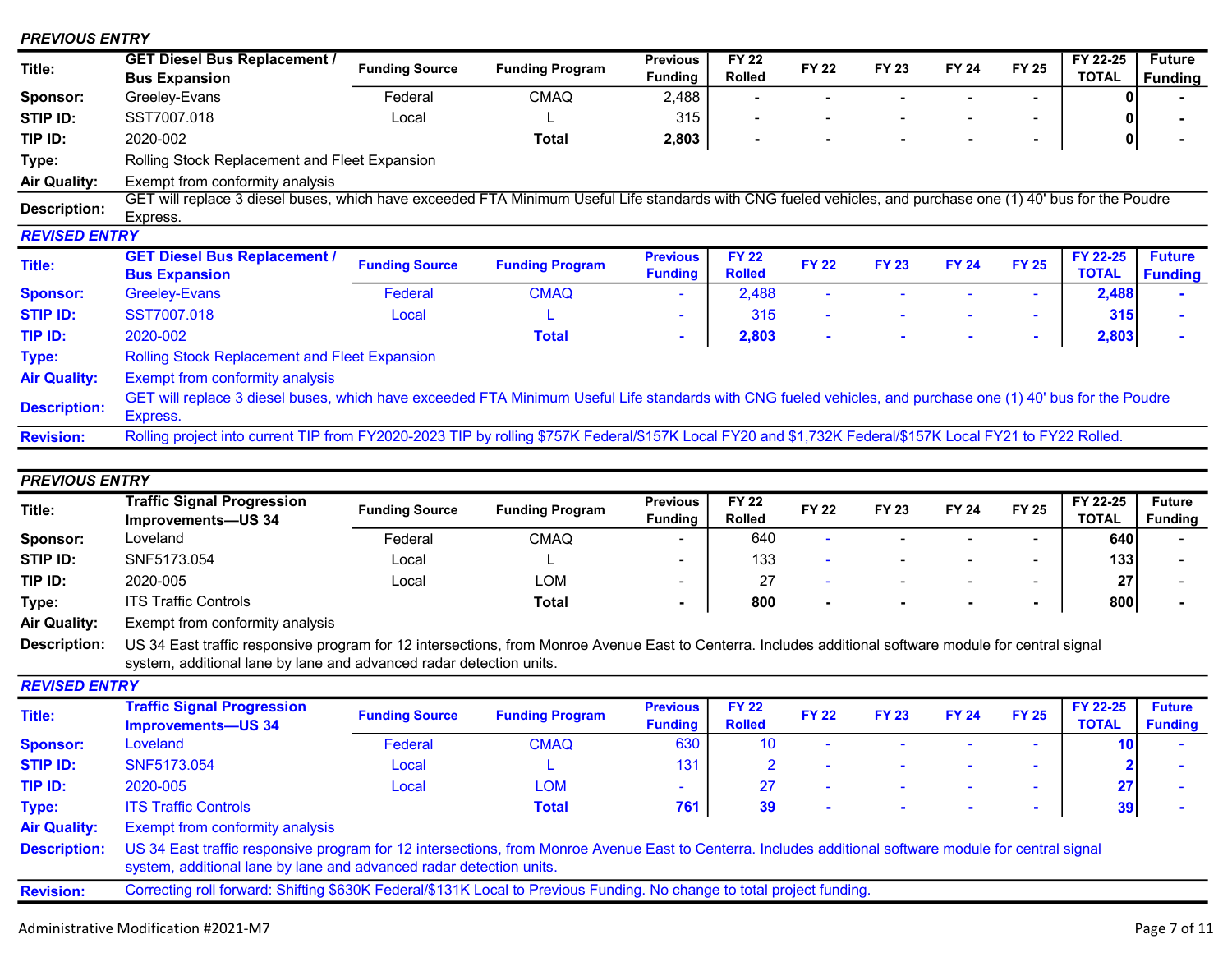| <b>PREVIOUS ENTRY</b> |                                                                                                         |                       |                        |                                   |                               |              |              |              |                |                          |                                 |
|-----------------------|---------------------------------------------------------------------------------------------------------|-----------------------|------------------------|-----------------------------------|-------------------------------|--------------|--------------|--------------|----------------|--------------------------|---------------------------------|
| Title:                | <b>US 287 and Trilby Intersection</b><br><b>Improvements</b>                                            | <b>Funding Source</b> | <b>Funding Program</b> | <b>Previous</b><br><b>Funding</b> | <b>FY 22</b><br><b>Rolled</b> | <b>FY 22</b> | <b>FY 23</b> | <b>FY 24</b> | <b>FY 25</b>   | FY 22-25<br><b>TOTAL</b> | <b>Future</b><br><b>Funding</b> |
| Sponsor:              | <b>Fort Collins</b>                                                                                     | Federal               | <b>CMAQ</b>            |                                   | 387                           |              |              |              |                | 387                      |                                 |
| <b>STIP ID:</b>       | SR46666.060                                                                                             | Local                 |                        |                                   | 81                            |              |              |              |                | 81                       |                                 |
| TIP ID:               | 2023-002                                                                                                | Local                 | <b>LOM</b>             | $\overline{\phantom{a}}$          | 1,319                         |              |              |              | $\sim$         | 1,319                    |                                 |
| Type:                 | Intersection Improvements                                                                               |                       | <b>Total</b>           | $\blacksquare$                    | 1,787                         |              |              |              | $\blacksquare$ | 1,787                    |                                 |
| <b>Air Quality:</b>   | Exempt from conformity analysis                                                                         |                       |                        |                                   |                               |              |              |              |                |                          |                                 |
| <b>Description:</b>   | New signals, install median, dual left turn lanes, right turn lane, ADA compliance. Also see HSIP Pool. |                       |                        |                                   |                               |              |              |              |                |                          |                                 |
| <b>Revision:</b>      | Correcting roll forward: Funding remains in FY21, project being removed from FY2022-2025 TIP.           |                       |                        |                                   |                               |              |              |              |                |                          |                                 |
|                       |                                                                                                         |                       |                        |                                   |                               |              |              |              |                |                          |                                 |
|                       | <b>Surface Transportation Block Grant (STBG)</b>                                                        |                       |                        |                                   |                               |              |              |              |                |                          |                                 |
| <b>PREVIOUS ENTRY</b> |                                                                                                         |                       |                        |                                   |                               |              |              |              |                |                          |                                 |
| Title:                | US 34 Widening - Boise to<br><b>Rocky Mountain Ave</b>                                                  | <b>Funding Source</b> | <b>Funding Program</b> | <b>Previous</b><br><b>Funding</b> | <b>FY 22</b><br><b>Rolled</b> | <b>FY 22</b> | <b>FY 23</b> | <b>FY 24</b> | <b>FY 25</b>   | FY 22-25<br><b>TOTAL</b> | <b>Future</b><br><b>Funding</b> |
| Sponsor:              | Loveland                                                                                                | Federal               | <b>STBG</b>            | 1,537                             |                               |              |              |              |                |                          | 0                               |
| STIP ID:              | SNF5788.052                                                                                             | Local                 |                        | 319                               |                               |              |              |              |                |                          |                                 |
| TIP ID:               | 2023-005                                                                                                |                       | <b>Total</b>           | 1,856                             |                               |              |              |              |                | $\blacksquare$           | 0                               |
| Type:                 | Widening                                                                                                |                       |                        |                                   |                               |              |              |              |                |                          |                                 |
| <b>Air Quality:</b>   | Included in conformity analysis                                                                         |                       |                        |                                   |                               |              |              |              |                |                          |                                 |
| Description:          | Widen 1,100 LF from 4-lanes to 6-lanes.                                                                 |                       |                        |                                   |                               |              |              |              |                |                          |                                 |
| <b>Revision:</b>      | Roll forward project into current TIP from FY2020-2023 TIP.                                             |                       |                        |                                   |                               |              |              |              |                |                          |                                 |
| <b>REVISED ENTRY</b>  |                                                                                                         |                       |                        |                                   |                               |              |              |              |                |                          |                                 |
| Title:                | <b>US 34 Widening - Boise to</b><br><b>Rocky Mountain Ave</b>                                           | <b>Funding Source</b> | <b>Funding Program</b> | <b>Previous</b><br><b>Funding</b> | <b>FY 22</b><br><b>Rolled</b> | <b>FY 22</b> | <b>FY 23</b> | <b>FY 24</b> | <b>FY 25</b>   | FY 22-25<br><b>TOTAL</b> | <b>Future</b><br><b>Funding</b> |
| <b>Sponsor:</b>       | Loveland                                                                                                | Federal               | <b>STBG</b>            |                                   | 1,537                         |              |              |              |                | ٠                        | 1,537                           |
| <b>STIP ID:</b>       | SNF5788.052                                                                                             | Local                 |                        |                                   | 319                           |              |              |              |                | $\blacksquare$           | 319                             |
| TIP ID:               | 2023-005                                                                                                |                       | <b>Total</b>           | $\sim$                            | 1,856                         |              |              |              |                | $\blacksquare$           | 1,856                           |
| <b>Type:</b>          | Widening                                                                                                |                       |                        |                                   |                               |              |              |              |                |                          |                                 |
| <b>Air Quality:</b>   | Included in conformity analysis                                                                         |                       |                        |                                   |                               |              |              |              |                |                          |                                 |
| <b>Description:</b>   | Widen 1,100 LF from 4-lanes to 6-lanes.                                                                 |                       |                        |                                   |                               |              |              |              |                |                          |                                 |

Revision: Roll forward project into current TIP from FY2020-2023 TIP.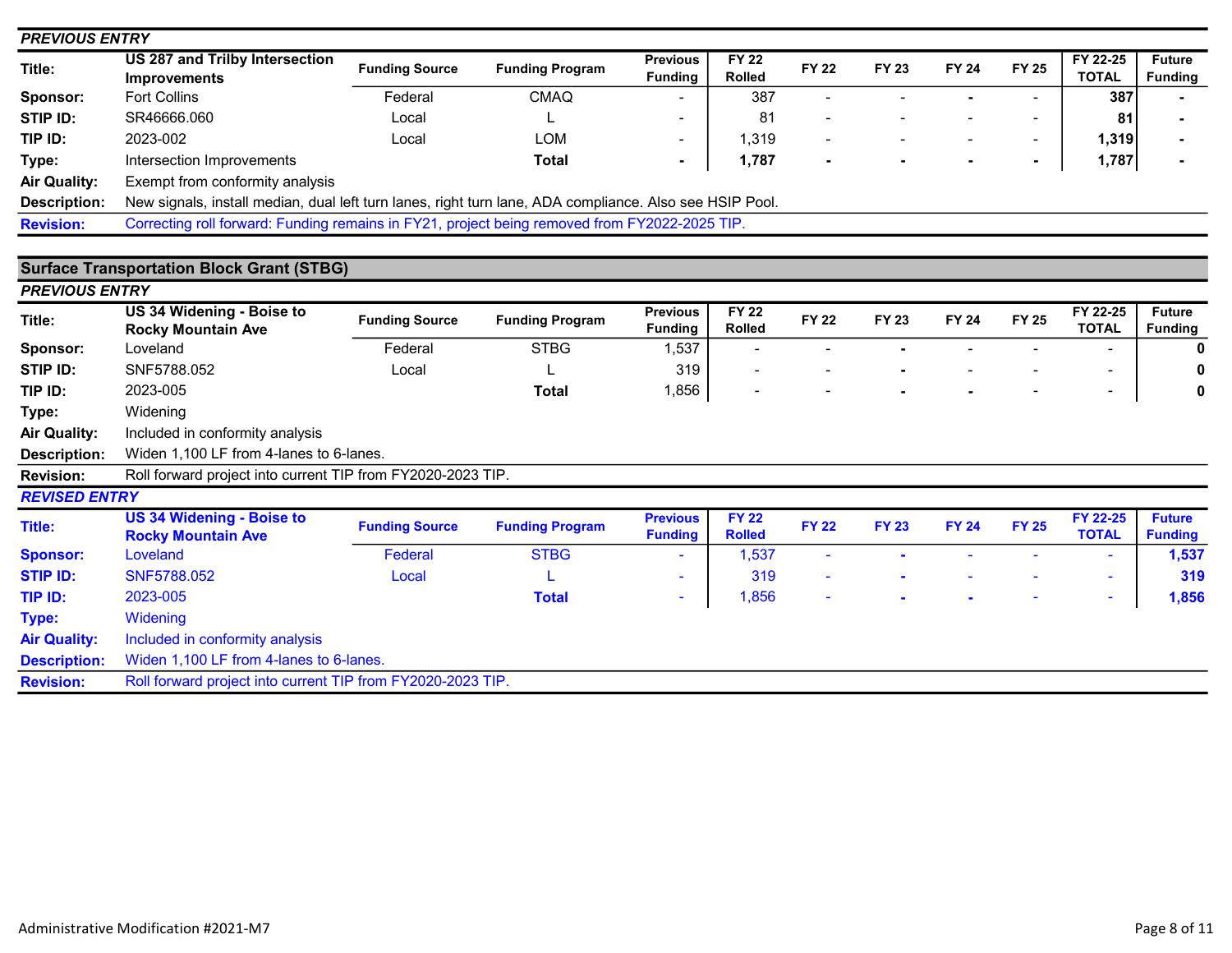| <b>PREVIOUS ENTRY</b> |                                                                                                                                         |                       |                        |                                   |                               |                |              |                |                          |                          |                                 |
|-----------------------|-----------------------------------------------------------------------------------------------------------------------------------------|-----------------------|------------------------|-----------------------------------|-------------------------------|----------------|--------------|----------------|--------------------------|--------------------------|---------------------------------|
| Title:                | <b>US 287 Intersection</b><br><b>Improvements</b>                                                                                       | <b>Funding Source</b> | <b>Funding Program</b> | <b>Previous</b><br><b>Funding</b> | <b>FY 22</b><br>Rolled        | <b>FY 22</b>   | <b>FY 23</b> | <b>FY 24</b>   | <b>FY 25</b>             | FY 22-25<br><b>TOTAL</b> | <b>Future</b><br><b>Funding</b> |
| Sponsor:              | <b>Fort Collins</b>                                                                                                                     | Federal               | <b>STBG</b>            |                                   | 877                           | $\blacksquare$ |              |                | $\blacksquare$           | 877                      |                                 |
| STIP ID:              | SNF5788.053                                                                                                                             | Local                 |                        |                                   | 182                           |                |              |                | $\overline{\phantom{a}}$ | 182                      |                                 |
| TIP ID:               | 2021-002                                                                                                                                |                       | <b>Total</b>           | $\blacksquare$                    | 1,059                         |                |              |                | $\blacksquare$           | 1,059                    |                                 |
| Type:                 | Operations                                                                                                                              |                       |                        |                                   |                               |                |              |                |                          |                          |                                 |
| <b>Air Quality:</b>   | Exempt from conformity analysis                                                                                                         |                       |                        |                                   |                               |                |              |                |                          |                          |                                 |
| <b>Description:</b>   | Address traffic signal deficiencies at three intersections along US287 (College Ave): Swallow Road, Pitkin Street and Rutgers Avenue.   |                       |                        |                                   |                               |                |              |                |                          |                          |                                 |
| <b>REVISED ENTRY</b>  |                                                                                                                                         |                       |                        |                                   |                               |                |              |                |                          |                          |                                 |
| Title:                | <b>US 287 Intersection</b><br><b>Improvements</b>                                                                                       | <b>Funding Source</b> | <b>Funding Program</b> | <b>Previous</b><br><b>Funding</b> | <b>FY 22</b><br><b>Rolled</b> | <b>FY 22</b>   | <b>FY 23</b> | <b>FY 24</b>   | <b>FY 25</b>             | FY 22-25<br><b>TOTAL</b> | <b>Future</b><br><b>Funding</b> |
| <b>Sponsor:</b>       | <b>Fort Collins</b>                                                                                                                     | Federal               | <b>STBG</b>            |                                   | 877                           |                |              |                | ÷                        | 877                      |                                 |
| <b>STIP ID:</b>       | SNF5788.053                                                                                                                             | Local                 |                        | $\blacksquare$                    | 182                           |                |              |                | $\blacksquare$           | 182                      |                                 |
| TIP ID:               | 2021-002                                                                                                                                |                       | <b>Total</b>           |                                   | 1,059                         |                |              |                | ÷.                       | 1,059                    |                                 |
| Type:                 | <b>Operations</b>                                                                                                                       |                       |                        |                                   |                               |                |              |                |                          |                          |                                 |
| <b>Air Quality:</b>   | <b>Exempt from conformity analysis</b>                                                                                                  |                       |                        |                                   |                               |                |              |                |                          |                          |                                 |
| <b>Description:</b>   | Address traffic signal deficiencies at three intersections along US287 (College Ave): Pitkin Street, Columbia Road, and Harvard Street. |                       |                        |                                   |                               |                |              |                |                          |                          |                                 |
| <b>Revision:</b>      | Updating project description based on project location change.                                                                          |                       |                        |                                   |                               |                |              |                |                          |                          |                                 |
|                       |                                                                                                                                         |                       |                        |                                   |                               |                |              |                |                          |                          |                                 |
| <b>PREVIOUS ENTRY</b> |                                                                                                                                         |                       |                        |                                   |                               |                |              |                |                          |                          |                                 |
| Title:                | 83rd Ave Roadway<br><b>Improvements</b>                                                                                                 | <b>Funding Source</b> | <b>Funding Program</b> | <b>Previous</b><br><b>Funding</b> | $FY$ 22<br><b>Rolled</b>      | <b>FY 22</b>   | <b>FY 23</b> | <b>FY 24</b>   | <b>FY 25</b>             | FY 22-25<br><b>TOTAL</b> | <b>Future</b><br><b>Funding</b> |
| Sponsor:              | Greeley                                                                                                                                 | Federal               | <b>STBG</b>            |                                   |                               | $\blacksquare$ | 1,362        | $\blacksquare$ | $\blacksquare$           | 1,362                    |                                 |
| STIP ID:              | SNF5788.054                                                                                                                             | Local                 |                        |                                   |                               |                | 283          |                | $\blacksquare$           | 283                      |                                 |
| TIP ID:               | 2023-006                                                                                                                                | Local                 | <b>LOM</b>             |                                   |                               |                | 3,477        |                | $\blacksquare$           | 3,477                    |                                 |
| Type:                 | Widening                                                                                                                                |                       | <b>Total</b>           |                                   |                               |                | 5,122        |                | ٠                        | 5,122                    |                                 |
| <b>Air Quality:</b>   | Exempt from conformity analysis                                                                                                         |                       |                        |                                   |                               |                |              |                |                          |                          |                                 |
| <b>Description:</b>   | Widen from 2-lane to 4-lane between 10th St to Sheepdraw Bridge and add detached sidewalks and bike lanes                               |                       |                        |                                   |                               |                |              |                |                          |                          |                                 |
| <b>REVISED ENTRY</b>  |                                                                                                                                         |                       |                        |                                   |                               |                |              |                |                          |                          |                                 |
| <b>Title:</b>         | <b>83rd Ave Roadway</b><br><b>Improvements</b>                                                                                          | <b>Funding Source</b> | <b>Funding Program</b> | <b>Previous</b><br><b>Funding</b> | <b>FY 22</b><br><b>Rolled</b> | <b>FY 22</b>   | <b>FY 23</b> | <b>FY 24</b>   | <b>FY 25</b>             | FY 22-25<br><b>TOTAL</b> | <b>Future</b><br><b>Funding</b> |
| <b>Sponsor:</b>       | Greeley                                                                                                                                 | Federal               | <b>STBG</b>            |                                   |                               | $\blacksquare$ | 1,873        |                | $\overline{\phantom{a}}$ | 1,873                    |                                 |
| <b>STIP ID:</b>       | SNF5788.054                                                                                                                             | Local                 |                        |                                   |                               |                | 389          |                | $\blacksquare$           | 389                      |                                 |
| TIP ID:               | 2023-006                                                                                                                                | Local                 | <b>LOM</b>             |                                   |                               |                | 2,860        |                |                          | 2,860                    |                                 |

Air Quality: Exempt from conformity analysis

Description: Widen from 2-lane to 4-lane between 10th St to Sheepdraw Bridge and add detached sidewalks and bike lanes

Revision: Increasing Federal STBG funding by \$511K and decreasing Local Match/Overmatch by \$511 in FY23 as approved by Resolution #2021-17. No change to total project cost.

Type: Widening **Total Total - - 5,122 - - 5,122** - 5,122 -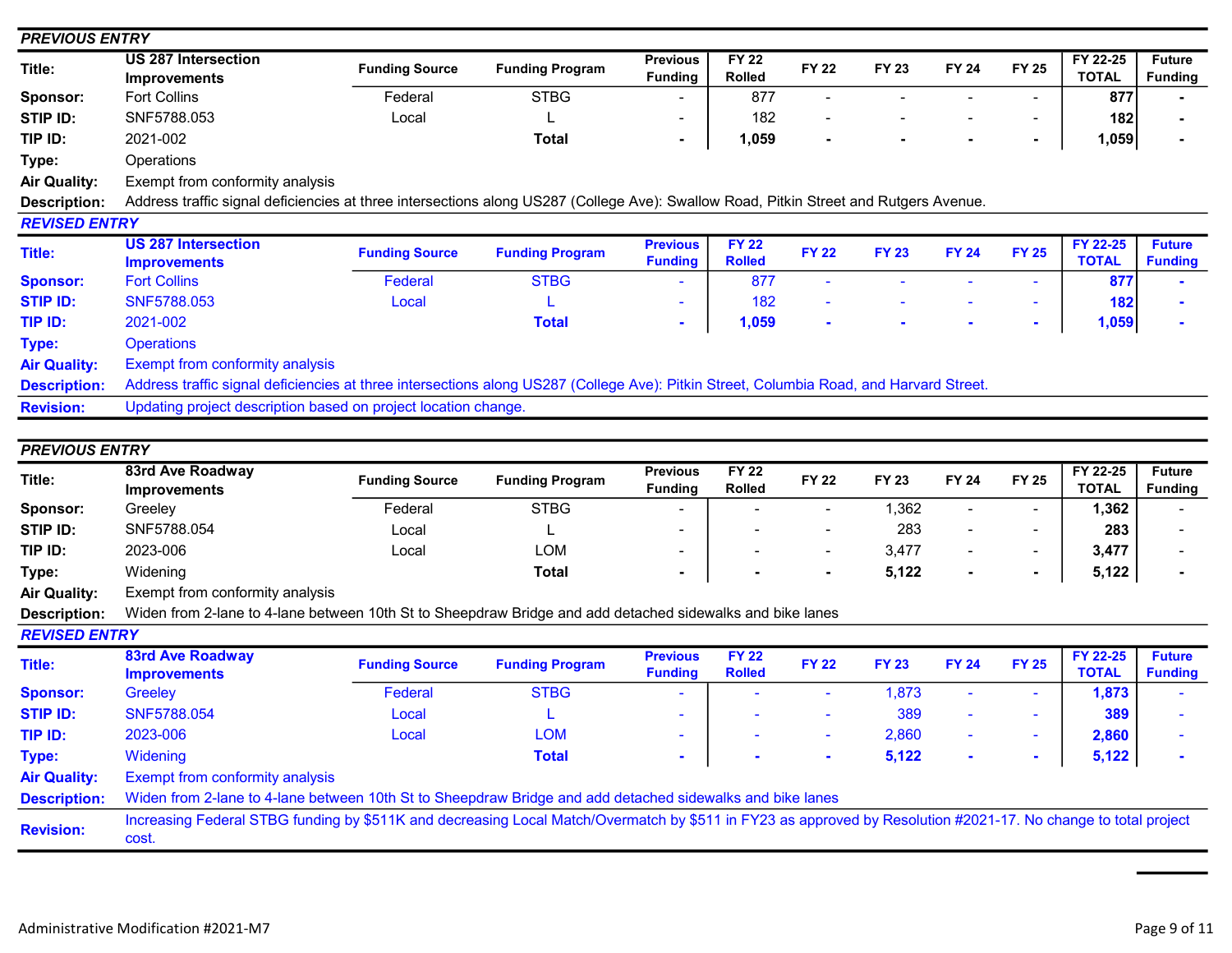|                       | <b>Multimodal Options Fund (MMOF)</b>                                                                                                     |                       |                        |                                   |                               |                          |              |              |                          |                                 |                                 |
|-----------------------|-------------------------------------------------------------------------------------------------------------------------------------------|-----------------------|------------------------|-----------------------------------|-------------------------------|--------------------------|--------------|--------------|--------------------------|---------------------------------|---------------------------------|
| <b>PREVIOUS ENTRY</b> |                                                                                                                                           |                       |                        |                                   |                               |                          |              |              |                          |                                 |                                 |
| Title:                | <b>Centerra Trail</b>                                                                                                                     | <b>Funding Source</b> | <b>Funding Program</b> | <b>Previous</b><br><b>Funding</b> | <b>FY 22</b><br><b>Rolled</b> | <b>FY 22</b>             | <b>FY 23</b> | <b>FY 24</b> | <b>FY 25</b>             | FY 22-25<br><b>TOTAL</b>        | <b>Future</b><br><b>Funding</b> |
| Sponsor:              | Loveland                                                                                                                                  | Federal               | <b>TAP</b>             |                                   | 325                           | 400                      |              |              |                          | 725                             |                                 |
| STIP ID:              | SR47020.038                                                                                                                               | <b>State</b>          | <b>MMOF</b>            | $\overline{\phantom{0}}$          | 500                           |                          |              |              |                          | 500                             |                                 |
| TIP ID:               | 2020-023                                                                                                                                  | Local                 |                        | $\qquad \qquad \blacksquare$      | 125                           | $\overline{\phantom{a}}$ |              |              | $\overline{\phantom{a}}$ | 125                             |                                 |
| Type:                 | <b>Bike/Ped Facility</b>                                                                                                                  |                       | <b>Total</b>           | $\blacksquare$                    | 950                           | 400                      |              |              | $\blacksquare$           | 1,350                           |                                 |
| <b>Air Quality:</b>   | Exempt from conformity analysis                                                                                                           |                       |                        |                                   |                               |                          |              |              |                          |                                 |                                 |
| <b>Description:</b>   | Construct 1.8 miles of trail                                                                                                              |                       |                        |                                   |                               |                          |              |              |                          |                                 |                                 |
| <b>REVISED ENTRY</b>  |                                                                                                                                           |                       |                        |                                   |                               |                          |              |              |                          |                                 |                                 |
| <b>Title:</b>         | <b>Centerra Trail</b>                                                                                                                     | <b>Funding Source</b> | <b>Funding Program</b> | <b>Previous</b><br><b>Funding</b> | <b>FY 22</b><br><b>Rolled</b> | <b>FY 22</b>             | <b>FY 23</b> | <b>FY 24</b> | <b>FY 25</b>             | <b>FY 22-25</b><br><b>TOTAL</b> | <b>Future</b><br><b>Funding</b> |
| <b>Sponsor:</b>       | Loveland                                                                                                                                  | Federal               | <b>TAP</b>             | 93                                | 232                           | 400                      |              |              |                          | 632                             |                                 |
| <b>STIP ID:</b>       | SR47020.038                                                                                                                               | <b>State</b>          | <b>MMOF</b>            | 64                                | 436                           |                          |              |              |                          | 436                             |                                 |
| TIP ID:               | 2020-023                                                                                                                                  | Local                 |                        | 23                                | 102                           | ۰                        |              |              | $\sim$                   | 102                             |                                 |
| <b>Type:</b>          | <b>Bike/Ped Facility</b>                                                                                                                  |                       | <b>Total</b>           | 180                               | 770                           | 400                      |              |              | $\sim$                   | 1,170                           |                                 |
| <b>Air Quality:</b>   | <b>Exempt from conformity analysis</b>                                                                                                    |                       |                        |                                   |                               |                          |              |              |                          |                                 |                                 |
| <b>Description:</b>   | Construct 1.8 miles of trail                                                                                                              |                       |                        |                                   |                               |                          |              |              |                          |                                 |                                 |
| <b>Revision:</b>      | Correcting roll forward: Shifting \$180K (\$93K Federal/\$64K State/\$23K Local) to Previous Funding. No change to total project funding. |                       |                        |                                   |                               |                          |              |              |                          |                                 |                                 |
|                       |                                                                                                                                           |                       |                        |                                   |                               |                          |              |              |                          |                                 |                                 |
| <b>PREVIOUS ENTRY</b> |                                                                                                                                           |                       |                        |                                   |                               |                          |              |              |                          |                                 |                                 |
| Title:                | <b>WCR23/Great Western Trail</b><br><b>Pedestrian Connection</b>                                                                          | <b>Funding Source</b> | <b>Funding Program</b> | <b>Previous</b><br><b>Funding</b> | <b>FY 22</b><br><b>Rolled</b> | <b>FY 22</b>             | <b>FY 23</b> | <b>FY 24</b> | <b>FY 25</b>             | FY 22-25<br><b>TOTAL</b>        | <b>Future</b><br><b>Funding</b> |
| Sponsor:              | Severance                                                                                                                                 | Federal               | <b>TAP</b>             |                                   | 100                           | 500                      |              |              |                          | 600                             |                                 |
| STIP ID:              | SR47020.039                                                                                                                               | <b>State</b>          | <b>MMOF</b>            |                                   | 75                            |                          |              |              |                          | 75                              |                                 |
| TIP ID:               | 2020-029                                                                                                                                  | Local                 |                        | -                                 | 75                            |                          |              |              |                          | 75                              |                                 |
| Type:                 | <b>Bike/Ped Facility</b>                                                                                                                  |                       | <b>Total</b>           |                                   | 250                           | 500                      |              |              |                          | 750                             |                                 |

Air Quality: Exempt from conformity analysis Description: Construct 0.7 miles of trail

## REVISED ENTRY

| <b>Title:</b>       | <b>WCR23/Great Western Trail</b><br><b>Pedestrian Connection</b>                                                            | <b>Funding Source</b> | <b>Funding Program</b> | <b>Previous</b><br><b>Funding</b> | <b>FY 22</b><br><b>Rolled</b> | <b>FY 22</b> | <b>FY 23</b>             | <b>FY 24</b> | <b>FY 25</b>             | FY 22-25<br><b>TOTAL</b> | <b>Future</b><br><b>Funding</b> |
|---------------------|-----------------------------------------------------------------------------------------------------------------------------|-----------------------|------------------------|-----------------------------------|-------------------------------|--------------|--------------------------|--------------|--------------------------|--------------------------|---------------------------------|
| <b>Sponsor:</b>     | <b>Severance</b>                                                                                                            | Federal               | <b>TAP</b>             | 69                                | 31                            | 500          | $\overline{\phantom{a}}$ |              | $\sim$                   | 531                      |                                 |
| <b>STIP ID:</b>     | SR47020.039                                                                                                                 | <b>State</b>          | <b>MMOF</b>            | 9                                 | 66                            | -            |                          |              |                          | 66                       |                                 |
| TIP ID:             | 2020-029                                                                                                                    | Local                 |                        | $\overline{\phantom{a}}$          | 75                            | -            | $\overline{\phantom{a}}$ |              | $\overline{\phantom{a}}$ | 75 <sub>1</sub>          |                                 |
| Type:               | <b>Bike/Ped Facility</b>                                                                                                    |                       | Total                  | 78                                | 172                           | 500          | $\mathbf{r}$             |              |                          | 672                      |                                 |
| <b>Air Quality:</b> | <b>Exempt from conformity analysis</b>                                                                                      |                       |                        |                                   |                               |              |                          |              |                          |                          |                                 |
| <b>Description:</b> | Construct 0.7 miles of trail                                                                                                |                       |                        |                                   |                               |              |                          |              |                          |                          |                                 |
| <b>Revision:</b>    | Correcting roll forward: Shifting \$78K (\$69K Federal/\$9K State) to Previous Funding. No change to total project funding. |                       |                        |                                   |                               |              |                          |              |                          |                          |                                 |